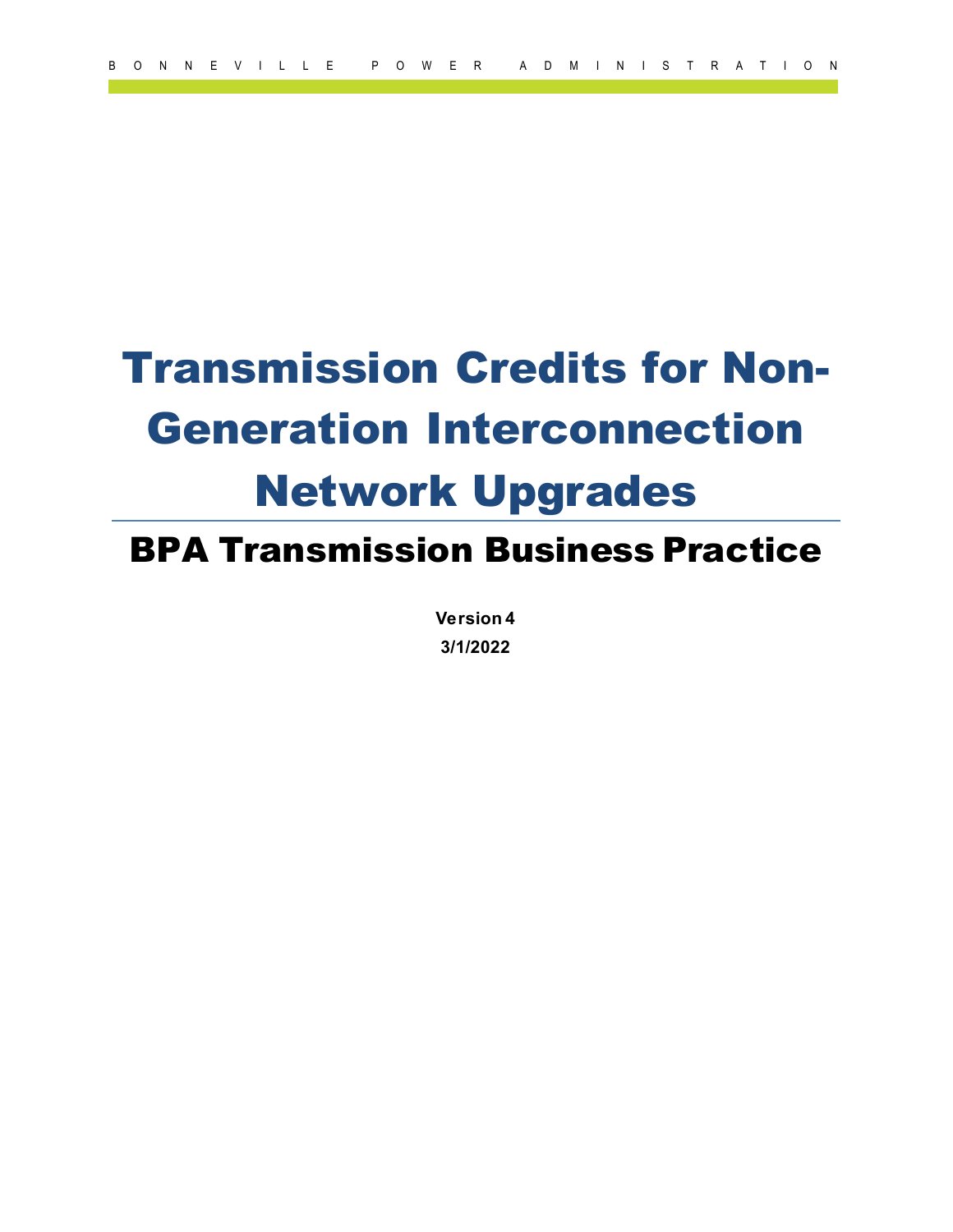### Transmission Credits for Non-Generation Interconnection Network Upgrades

#### **Version 4**

This business practice describes the calculation and repayment of Transmission Credits earned by the Funding Customer for advance funding non-generation interconnection Network Upgrades.

Additional information regarding the need for advance funding of Network Upgrades may be found in th[e Line and Load Interconnection Procedures \(LLIP\)](https://www.bpa.gov/energy-and-services/transmission/interconnection/line-and-load) webpage.

For more information, visit the **BPA Transmission Business Practices webpage** or submit questions t[o techforum@bpa.gov](mailto:techforum@bpa.gov).

#### Table of Contents

#### <span id="page-1-0"></span>A. Transmission Credit Balance

- 1. The Transmission Credit balance consists of the total funds advanced by the Funding Customer to BPA for the construction of Network Upgrades.
- 2. BPA will adjust the Funding Customer's Transmission Credit balance based upon the final cost of the Network Upgrades within six (6) monthsfollowing the completion of the construction of Network Upgrades.
	- a. If the actual cost of the Network Upgrades is less than the funds advanced by the Funding Customer, BPA will refund the unspent portion to the Funding Customer plus interest that has accrued on the unspent funds within 30 Calendar Days following the final cost adjustment.
	- b. If the actual cost of the Network Upgrades exceeds the funds advanced by the Funding Customer, BPA will invoice the Funding Customer for the remaining amount within 30 Calendar Days following the final cost adjustment. These additional funds will be added to the Funding Customer's Transmission Credit balance.
- 3. Interest accrual:
	- a. Interest will accrue on a monthly basis on the remaining portion of the Transmission Credit balance until such time that the Funding Customer has been repaid in full or the 20 year term of repayment has expired.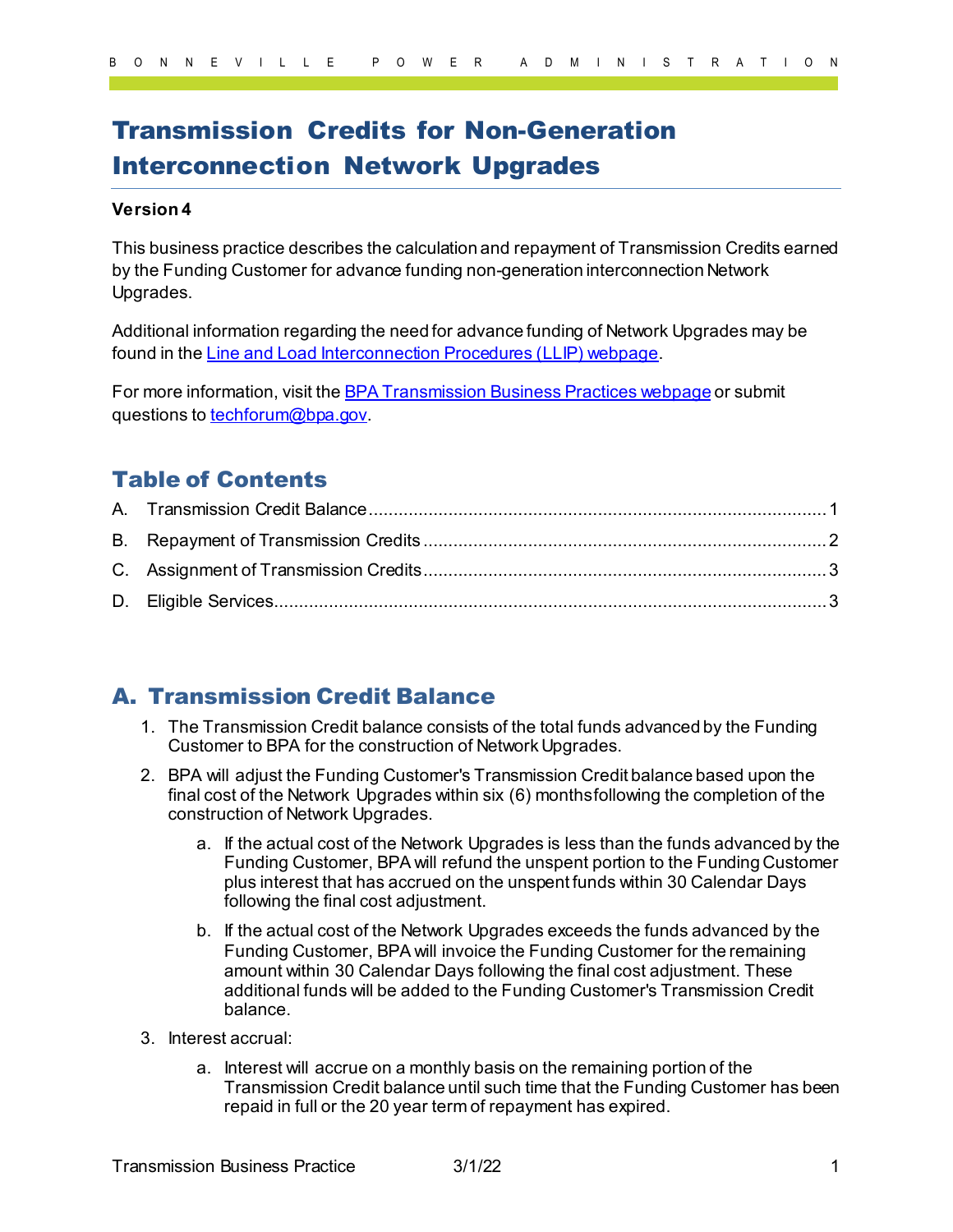- b. Interest accrues on all funds advanced for the construction of Network Upgrades at the rate for 10 year bonds as posted on Bloomberg, L.P. under the United States Government Agency fair market yield curve (Bloomberg BVAL curve denominated "USD Government Agency BVAL Curve" and identified by ID BS131), or its successor curve in effect on the first date of the month during which BPA receives the first payment.
- c. The interest rate will remain fixed over the 20-year repayment term until the Funding Customer has been repaid in full or the term of repayment has expired.

#### <span id="page-2-0"></span>B. Repayment of Transmission Credits

- 1. Term of Transmission Credits repayment:
	- a. The Funding Customer is eligible to receive transmission credits for up to 20 years from the date the facilities are energized. If a Transmission Credit balance remains at the end of the 20 year term of repayment, the funds will be forfeited to BPA.
- 2. Application of Transmission Credits for Point-to-Point (PTP) Transmission Service:
	- a. Transmission Credits will apply to the Funding Customer's transmission bills for all new incremental long-term, short-term, and non-firm (PTP) Transmission Service, with a POD/sink using the advance funded facilities.
	- b. The term of transmission credit repayment will commence upon the energization date of the Network Upgrades.
	- c. Transmission Credits will not be applied to the Funding Customer's transmission bills for redirected Transmission Service using the advance funded facilities.
	- d. Transmission Credits will be applied toward charges for eligible PTP Transmission Service, excluding Ancillary Services and after the application of the Short Distance Discount, on a dollar-for-dollar basis at the applicable transmission rates in effect during the current business cycle.
- 3. Application of Transmission Credits for Network Integration (NT) Transmission Service (NT Service):
	- a. Transmission Credits will apply to the Funding Customer's transmission bills based on the metered demand at the POD for the new Network Upgrades. BPA will determine the metered demand using the meter(s) dedicated for the purpose of the Transmission Credit repayment, to commence upon the energization date of the Network Upgrades. BPA will continue to review, either independently or at the request of the Customer but in no case less than once every three (3) years, the appropriate metering arrangements for the calculation of Transmission Credits repayment over the repayment period recognizing that additional loads, including general Load Growth, may qualify for Transmission Credits repayment.
	- b. Transmission Credits will not be applied to the metered demand for preexisting Network Load relocated to utilize the advance funded facilities.
	- c. Transmission Credits will be applied toward charges for NT Service, excluding Ancillary Services and after the application of the Short Distance Discount (if eligible) on a dollar-for-dollar basis using the NT Service rate Billing Factor in effect during the current billing cycle.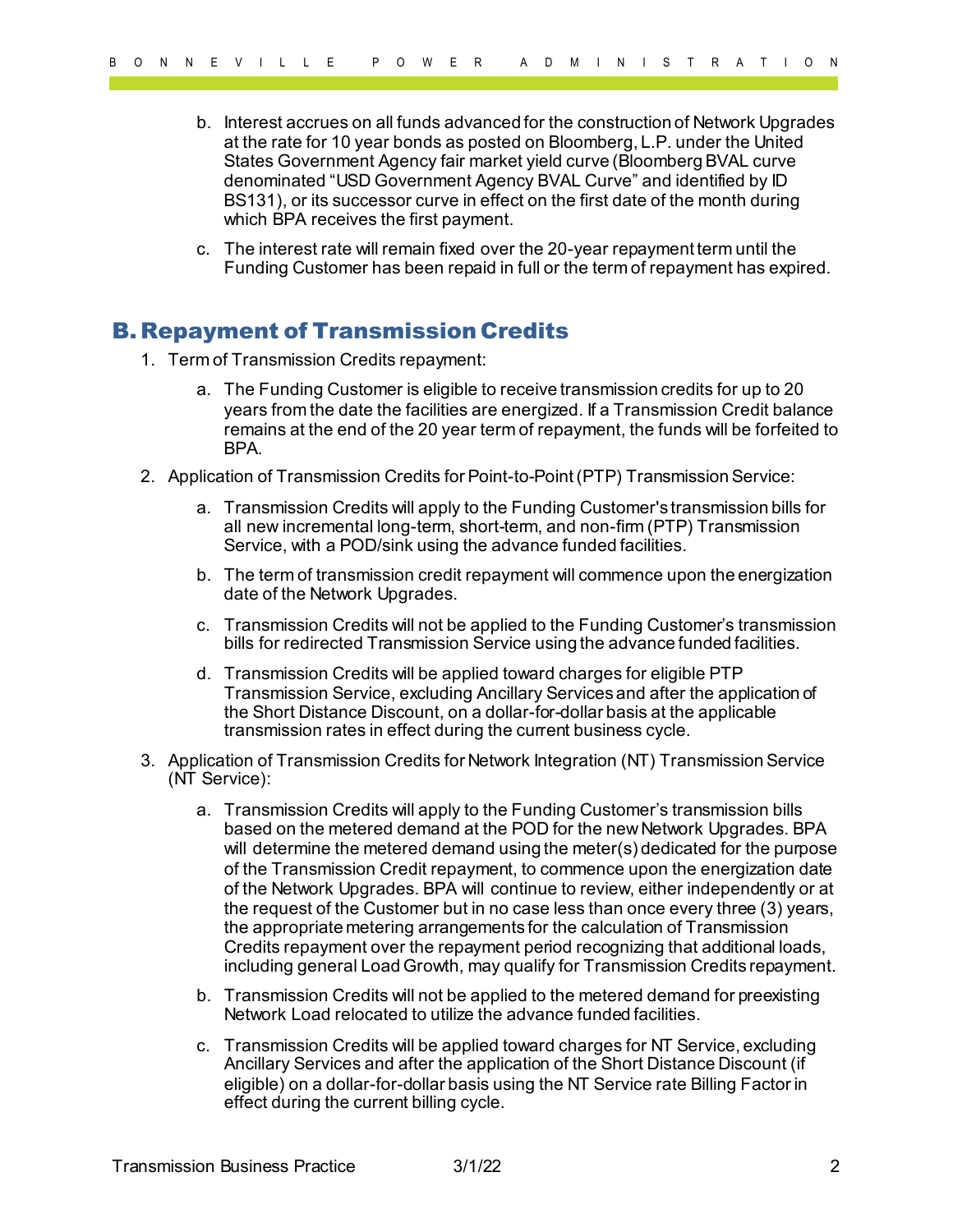#### <span id="page-3-0"></span>C. Assignment of Transmission Credits

- 1. If a PTP Customer conducts a transfer of all or a portion of the Transmission Service capacity using the Network Upgrades, it can also elect to assign its Transmission Credits, or a portion thereof, to theAssignee.
	- a. In order for a PTP Customer to assign its Transmission Credits to another Customer, it must complete and submit the [Assignment of Transmission Credits](https://www.bpa.gov/energy-and-services/transmission/business-practices/forms) [form](https://www.bpa.gov/energy-and-services/transmission/business-practices/forms) to its assigned BPA Transmission Account Executive with written notification at least 60 Calendar Days prior to the effective date of the assignment which must include the following information:
		- i. Written authorization consenting to the assignment of the right to receive the Transmission Credits signed by both the PTP Customer and Assignee.
		- ii. The portion of the Transmission Credit balance assigned to the Assignee(s).
		- iii. The effective date of the assignment, which must occur on the first day of a calendar month.
	- b. Should an Assignee conduct a transfer of the transmission service reservation enabled by the Network Upgrades to subsequent Assignee(s), any assignment of Transmission Credits associated with this transfer shall be subject to the application of Transmission Credits identified in Section B.
	- c. If a PTP Customer conducts a transfer of the transmission service reservation enabled by the Network Upgrade, but elects not to assign its Transmission Credits, the Transmission Credits cannot be used to offset other charges on that PTP Customer's bill.

#### <span id="page-3-1"></span>D. Eligible Services

1. The table below lists the specific scenarios in which BPA requires Customers to provide advance financing for the cost of constructing Network Upgrades, if it is determined that facilities are needed, and the rate at which Transmission Credits will be repaid.

| Network Upgrade needed to:                                                                  | <b>Rate of Transmission Credit Repayment</b>                                                                                                                                            |
|---------------------------------------------------------------------------------------------|-----------------------------------------------------------------------------------------------------------------------------------------------------------------------------------------|
| Accommodate a Long-Term PTP<br>TSR on the Network, Southern<br>Intertie or Montana Intertie | Transmission Credits will be applied to<br>charges associated with the incremental<br>amount of Transmission Service that uses<br>the Network Upgrade.                                  |
| Add a new NT Customer                                                                       | Transmission Credits will be applied to the<br>NT charges in accordance with Section B.3.                                                                                               |
| Accommodate New Network Load<br>for an existing NT Customer                                 | Transmission Credits will be applied to the<br>NT charges in accordance with Section B.3.                                                                                               |
| Provide transmission service for a<br>new Network Resource                                  | Transmission Credits will be applied to NT<br>charges based on a ratio of a NT Customer's<br>MW share of the new Network Resource as<br>listed in their NT Service Agreement over their |